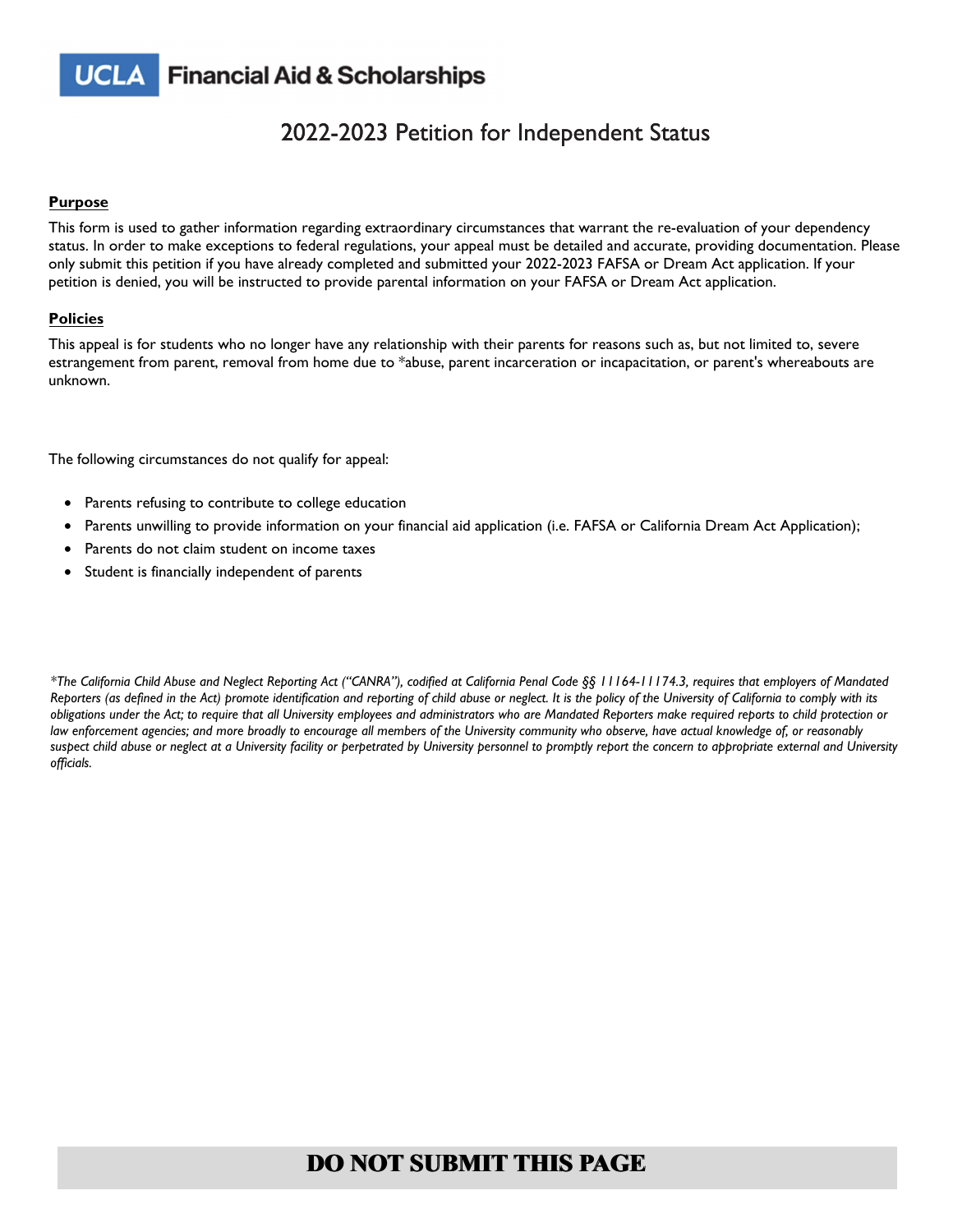

# **UCLA** Financial Aid & Scholarships

# 2022-2023 Petition for Independent Status

| <b>Student Last Name</b>                                 | Student First Name                                                                                          | MI             | <b>UID Number</b>                                                                                                                                                                                                                                                                                |
|----------------------------------------------------------|-------------------------------------------------------------------------------------------------------------|----------------|--------------------------------------------------------------------------------------------------------------------------------------------------------------------------------------------------------------------------------------------------------------------------------------------------|
| <b>Petition Information</b>                              |                                                                                                             |                |                                                                                                                                                                                                                                                                                                  |
|                                                          | Check this box if you plan to enroll for summer 2022 (Separate Summer Aid Application is required)          |                |                                                                                                                                                                                                                                                                                                  |
| <b>Section A. Personal Statement</b><br>status.          |                                                                                                             |                | Please check one of the following boxes and explain in detail the extenuating family circumstances that you believe warrant review of your dependency                                                                                                                                            |
|                                                          | typed and signed detailed statement verifying that the documented adverse family circumstances still exist. |                | My Petition for Independent Status was approved at UCLA in a prior academic year. Federal Regulations require me to submit a                                                                                                                                                                     |
|                                                          | detailed statement of my current situation is being provided.                                               |                | I am submitting the Petition for Independent Status for initial consideration during the 2022-2023 academic year. I understand that if my appeal is<br>approved, I must submit a Petition for Independent Status for each subsequent year if I wish to receive financial aid. A typed and signed |
| <b>Section B. Appeal</b>                                 |                                                                                                             |                |                                                                                                                                                                                                                                                                                                  |
| I. Where do you currently live?<br><b>With Relatives</b> | On Campus                                                                                                   | Off Campus     |                                                                                                                                                                                                                                                                                                  |
|                                                          |                                                                                                             |                |                                                                                                                                                                                                                                                                                                  |
|                                                          | college costs, etc.) ? $\Box$ No $\Box$ Yes If yes, please list type and amount.                            |                | b. Have your parents provided you with support in the last 12 months (support includes cash, housing, food, gifts, medical insurance, loans,                                                                                                                                                     |
| <b>Type</b>                                              |                                                                                                             |                | <b>Amount</b>                                                                                                                                                                                                                                                                                    |
|                                                          |                                                                                                             |                | the control of the control of the control of the                                                                                                                                                                                                                                                 |
|                                                          |                                                                                                             | $\mathfrak{S}$ |                                                                                                                                                                                                                                                                                                  |
|                                                          |                                                                                                             |                |                                                                                                                                                                                                                                                                                                  |
| 2. List your 2020 income from                            |                                                                                                             |                |                                                                                                                                                                                                                                                                                                  |
| A. Work:                                                 |                                                                                                             |                |                                                                                                                                                                                                                                                                                                  |

| $\Box$ have attached a copy of my 2020 IRS Tax Return Transcript<br>$\Box$ have not and will not file a Federal Income Tax return for 2020, but have attached my W-2's.<br>$\Box$ I did not work at all during 2020. | \$ |
|----------------------------------------------------------------------------------------------------------------------------------------------------------------------------------------------------------------------|----|
| B. Untaxed Sources (for example: child support received, Veterans non-education benefits, tax exempt<br>interest income, payments to tax deferred pension and savings plans, etc.):                                  | \$ |
| <b>C. Financial Aid</b> (attach a copy of your Financial Aid Notification letter if you attended a school different<br>than UCLA for the previous academic year):                                                    | \$ |
| <b>TOTAL</b>                                                                                                                                                                                                         |    |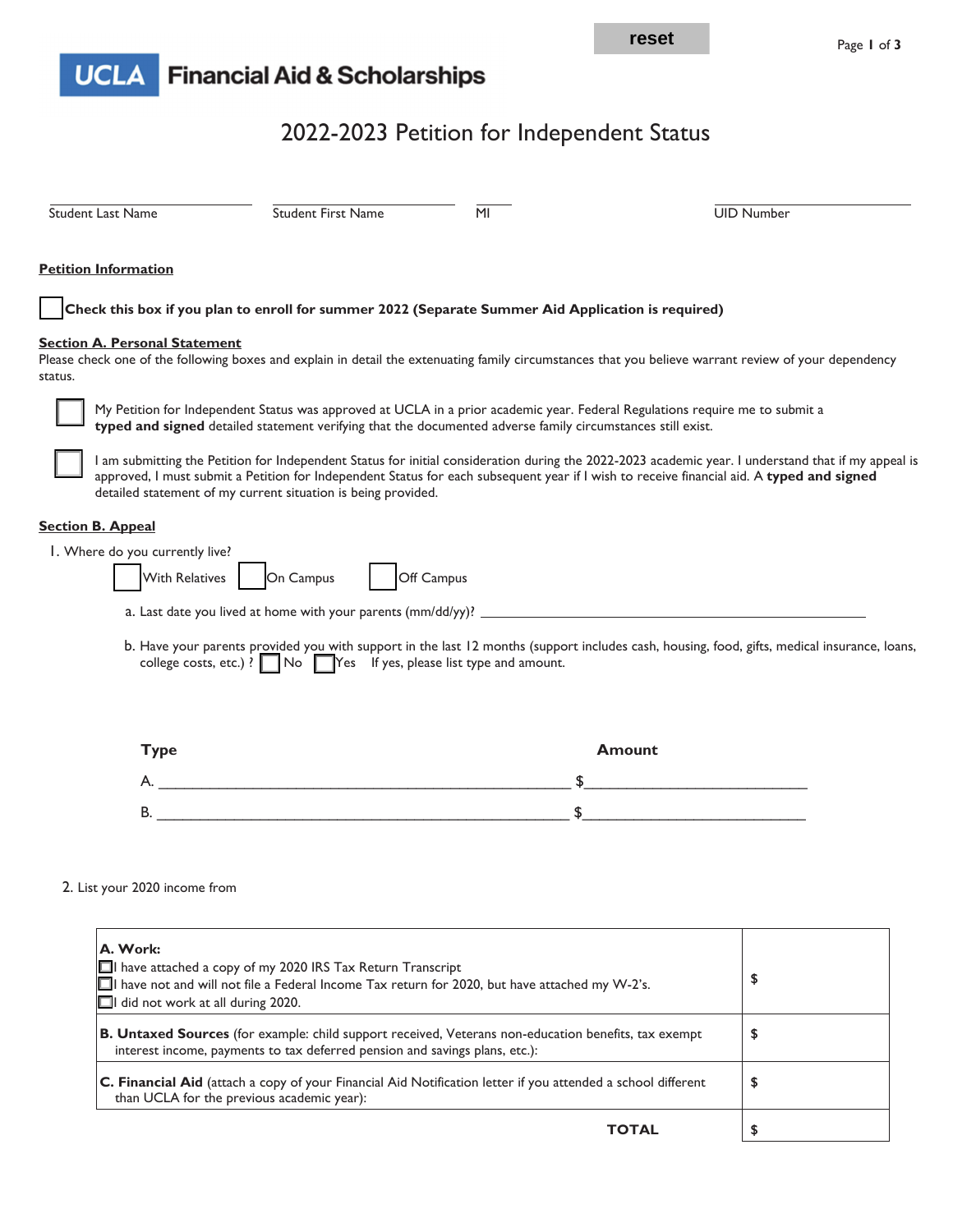

## **UCL**

### **Financial Aid & Scholarships**

### 2022-2023 Petition for Independent Status

### **Section C Supporting Documentation**

To document your extraordinary circumstances and relationship with your parents attach the following documents to this form:

have attached a Signed statement from a professional: counselor, social worker, therapist, member of the clergy, etc. (must not be a friend or relative) on **official letterhead** substantiating and documenting the existence of my adverse family circumstance.

### **AND**

have attached a Signed statement from a witness (friend, relative, etc.) having comprehensive knowledge regarding the existence of the adverse condition must be provided with this petition

### **Additional Documentation**

If you have additional supporting documentation that supports your adverse family circumstances, it is recommended that you Submit these documents along with this appeal.

Examples of additional documents may include:

Police reports/proof of incarcerated parent. Applicable docs that can support the Personal Statement

### **Statement:**